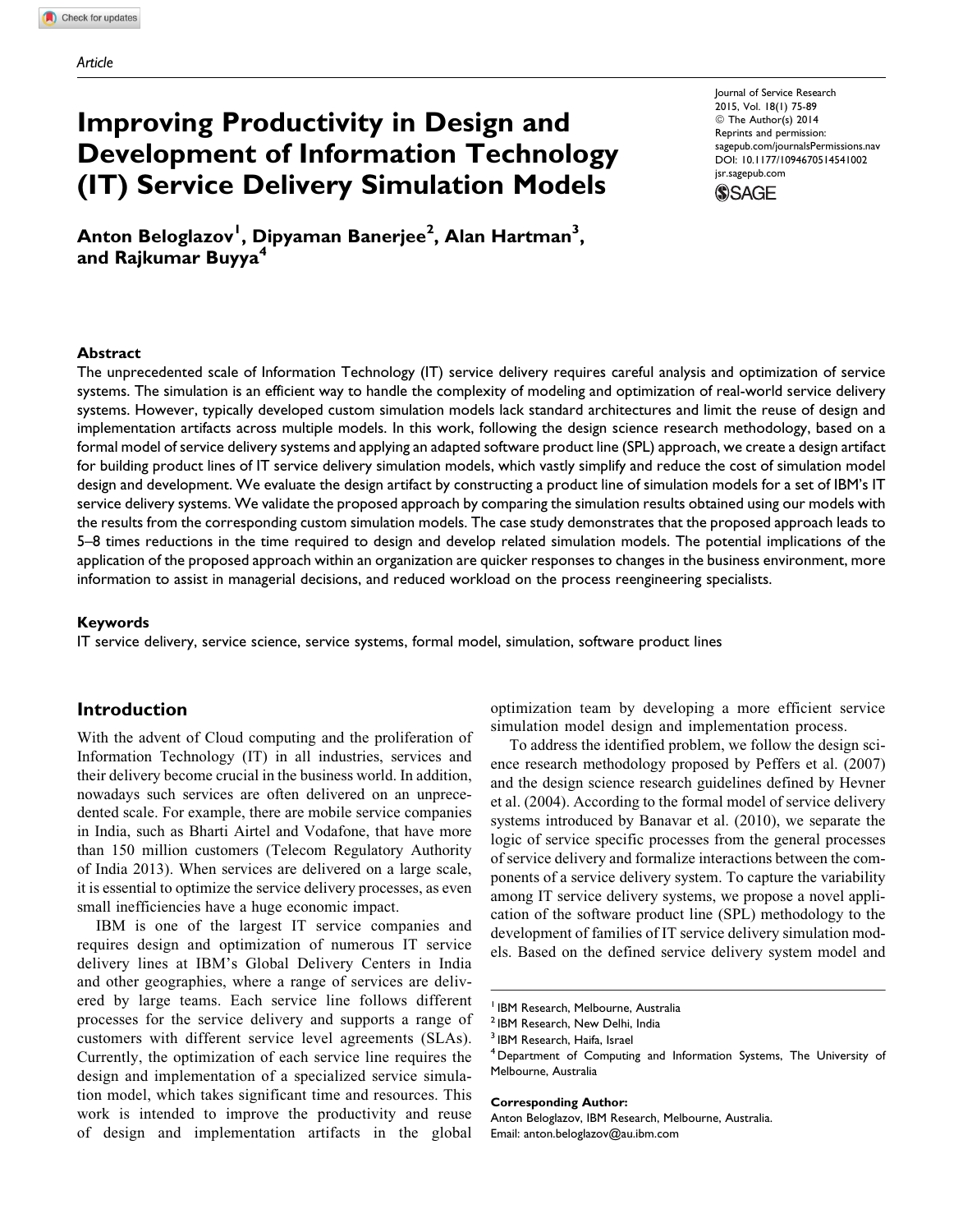analysis of the SPL knowledge base, we derive a unified modeling language (UML) product line design and development methodology tailored to building simulation models of service delivery systems as an adaptation of the SPL approaches proposed by Gomaa (2004) and Pohl, Böckle, and Linden (2005).

Applying the derived product line methodology and knowledge from analysis of IBM's sample IT service delivery systems, we design a model of a product line of IT service delivery simulation models. The model can be used to develop and implement simulation models of IT service delivery systems, while reducing the required time and resources. We incorporate extensibility into the proposed model via variation points and implement it as a framework in the AnyLogic simulation environment (Borshchev and Filippov 2004), while documenting the variability and providing a set of reusable design and implementation assets. Instead of representing a single model, the proposed product line of simulation models spans a variety of simulation models in the IT service delivery domain. To create a concrete simulation model of a service delivery system, a model designer specializes the product line by specifying a set of required features, parameters, and components. By specialization, the model designer transforms the product line into the desired concrete model without the necessity for redevelopment of the model architecture, and thus reducing the development complexity and time.

The result of design science research is a purposeful IT artifact addressing an important problem according to Hevner et al. (2004). The problem addressed in this work is the lack of a standard architecture and efficient design methodology that could increase productivity and reuse in the design and implementation of IT service delivery simulation models. This work contributes four innovative IT artifacts:

- 1. A model of IT service delivery systems encompassing a description of the components of a service delivery system and interactions between them in the form of a workflow, as well as formal definitions of service request (SR) characteristics, resource capabilities, and dispatching and resource allocation processes.
- 2. A methodology for building product lines of simulation models adapted from a combination of the SPL approaches proposed by Gomaa (2004) and Pohl, Böckle, and Linden (2005).
- 3. A product line of IT service delivery simulation models designed by following the derived product line development methodology.
- 4. A proof-of-concept instantiation of the product line for a set of related service delivery systems implemented and evaluated using the AnyLogic simulation environment.

According to the definitions of research contributions in design science given by Hevner et al. (2004), we argue that the research contributions of this work are the models and methods listed previously, as well as the proof-of-concept simulation models implemented based on the instantiation of a product line of simulation models for a set of IBM's related IT service delivery systems. The combination of the artifacts produced by this work contributes to the solution of a heretofore unsolved problem, namely, low productivity and reuse in the design and implementation of IT service delivery simulation models.

The remainder of the article is organized as follows. In the next section, we discuss the previous research in the areas of service science and service simulation models, followed by the research methodology applied in this work. Next, we design a model of an IT service delivery system. Then, we introduce our SPL methodology tailored to the design and development of simulation models of service delivery systems. We apply the proposed methodology to the design and development of a product line of IT service delivery simulation models. This is followed by an evaluation case study aimed at validating the applicability and showing the efficiency of the proposed approach. We conclude the article with a discussion and directions for future research.

# Related Work

A substantial amount of research has been done in the exploration, formalization, management, engineering, and optimization of service systems (Zhang 2008). Maglio et al. (2006) stated that according to a measurement of the labor job percentages, the economies of the world are shifting labor from agriculture and manufacturing of goods into services. The authors noted that service systems have gained tremendous importance, as they are involved in numerous areas, for example, education, public services, and IT services. They claim that to fully understand service systems, it is necessary to establish a new academic discipline, service science. Chesbrough and Spohrer (2006) seconded the call of Maglio et al. (2006) in their manifesto for service science. Spohrer et al. (2007, 2008) laid a theoretical foundation in the form of definitions of the service science abstractions. These research efforts show that studying, understanding, modeling, and optimization of service systems are important research challenges.

Alter (2010) proposed a framework for describing and analyzing service systems. The proposed framework is focused on the business perspective of service systems and can be used to describe any such system, for example, IT service systems involving compositions of web services. However, the framework does not cover the optimization of service systems, rather it is applied to formalize a body of knowledge and organize the information about services. In contrast, we propose an architecture and an implementation of a product line of IT service delivery simulation models, which can be used for the rapid development of simulation models of services and their simulation-based optimization.

There have been a number of research efforts aimed at the development of simulation frameworks for modeling computing systems that conform to the service-oriented architecture (SOA) principles. For example, Sarjoughian et al. (2008) proposed a SOA-compliant simulation framework supporting the hierarchical composition of service models. In comparison, the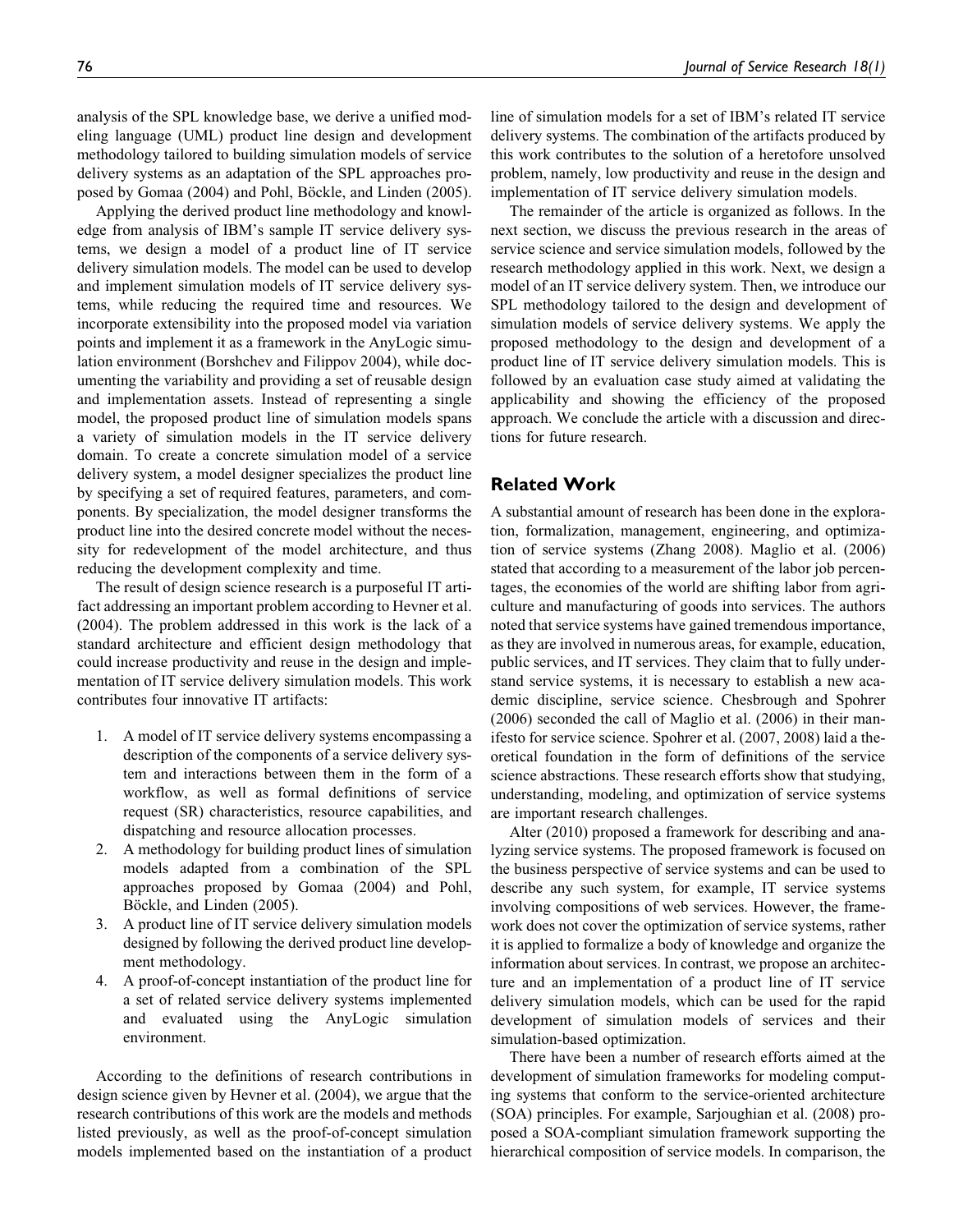scope of our research is broader, as the proposed product line of IT service delivery simulation models covers not just software systems but a more general class of service delivery systems involving human resources and business processes.

Modeling service systems is a complex task, which is explained by the complexity of modeling people, their knowledge, activities, and intentions. Maglio et al. (2006) defined the complexity of service systems as ''a function of the number and variety of people, technologies, and organizations linked together in the value creation networks.'' The high complexity of service delivery systems makes simulation the most suitable way to model and optimize such systems, which is indicated by a range of research works aimed at the development of custom simulation models of service delivery systems.

Diao et al. (2011) designed and implemented a simulation model of a global IT service delivery system to support model-based decision making. The modeled IT service delivery system is within the scope of the current work. The difference is that the simulation model design and development approach proposed in this article is more general and can be applied to creating a family of related models and managing their variability in an efficient way. Anerousis, Diao, and Heching (2011) investigated the trade-off between the cost of service delivery and service quality using discrete-event simulation. The simulation model was applied to minimize the total cost of service delivery under a number of constraints. Similarly, the model falls within the scope of the simulation model design and development approach proposed in this article. Our approach allows the optimization of service delivery systems through parameter variation, for example, using the OptQuest optimization engine built into AnyLogic.

Prashanth et al. (2011) proposed a stochastic optimization algorithm for minimizing the staffing skill levels and shifts of workers under SLA constraints in service delivery systems. The approach proposed in this article is aimed at the efficient design and development of IT service delivery simulation models and does not limit the choice of the optimization algorithm to be applied for optimizing the models. In other words, any suitable optimization algorithm can be applied once a simulation model of the IT service delivery system of interest is designed and implemented.

Diao and Heching (2012) proposed a closed loop performance management scheme integrating service level and service operations management to improve SR dispatching policies. The idea is to enhance SLA management of the dispatching process by leveraging the information about the request severity and SLA target time, as well as dynamic SLA attainment levels in the system. The solution is orthogonal to the simulation model design and development approach proposed in this article, and can be integrated by implementing the corresponding dispatching and resource allocation algorithms that take advantage of the data collected by the system monitor discussed in the next section.

Vemuri (1982) applied discrete-event simulation to model a university research support service system. Kennedy (1969) and Zaki, Ahmed, Cheng, and Parker (1997) developed discrete-event simulation models to optimize a community health service system and an emergency service system, respectively. Rohleder, Bischak, and Baskin (2007) implemented a simulation model based on the system dynamics approach to model a patient service system. Klievink and Janssen (2009) built a simulation model of a public service delivery system using game theory. These articles successfully addressed their specific problems; however, a service delivery simulation framework could vastly simplify and speed up the model design and development processes. In this work, we address this issue by developing and implementing a product line of IT service delivery simulation models that relieves model designers from the necessity for the redevelopment of a simulation model architecture, and significantly increases the reuse of design and implementation artifacts across multiple models.

# Research Methodology

We follow the design science research methodology proposed by Peffers et al. (2007). The methodology defines a process of conducting research in design science consisting of a sequence of six activities applied iteratively in order to refine the outcomes of each step based on the obtained knowledge and experience. The research process followed in this work is problem centered, which means it is initiated by a problem definition. The problem definition has been derived from the need for reducing the amount of manual work and creating opportunities for efficient reuse of design and implementation assets in IBM's global service optimization team. The application of the six activities of the research methodology can be summarized as follows:

- 1. Problem identification and motivation, as given in the introduction.
- 2. Definition of the objectives of the desired solution, as discussed in the introduction and related work sections.
- 3. Design and development of the desired artifacts, which in this research comprise creating a model of an IT service delivery system, deriving an efficient product line development methodology tailored to the construction of product lines of simulation models, and designing a model of a product line of IT service delivery simulation models.
- 4. Demonstration of the solution by instantiating a product line of simulation models for a set of IBM's related IT service delivery systems followed by the implementation of the designed simulation models in the AnyLogic simulation environment.
- 5. Evaluation of the design artifacts through validation of the simulation models by construction, as well as statistical comparison of the results obtained from the base simulation model of the product line with the results from the corresponding custom simulation model, followed by a comparison of the design and development time required to implement new but related models.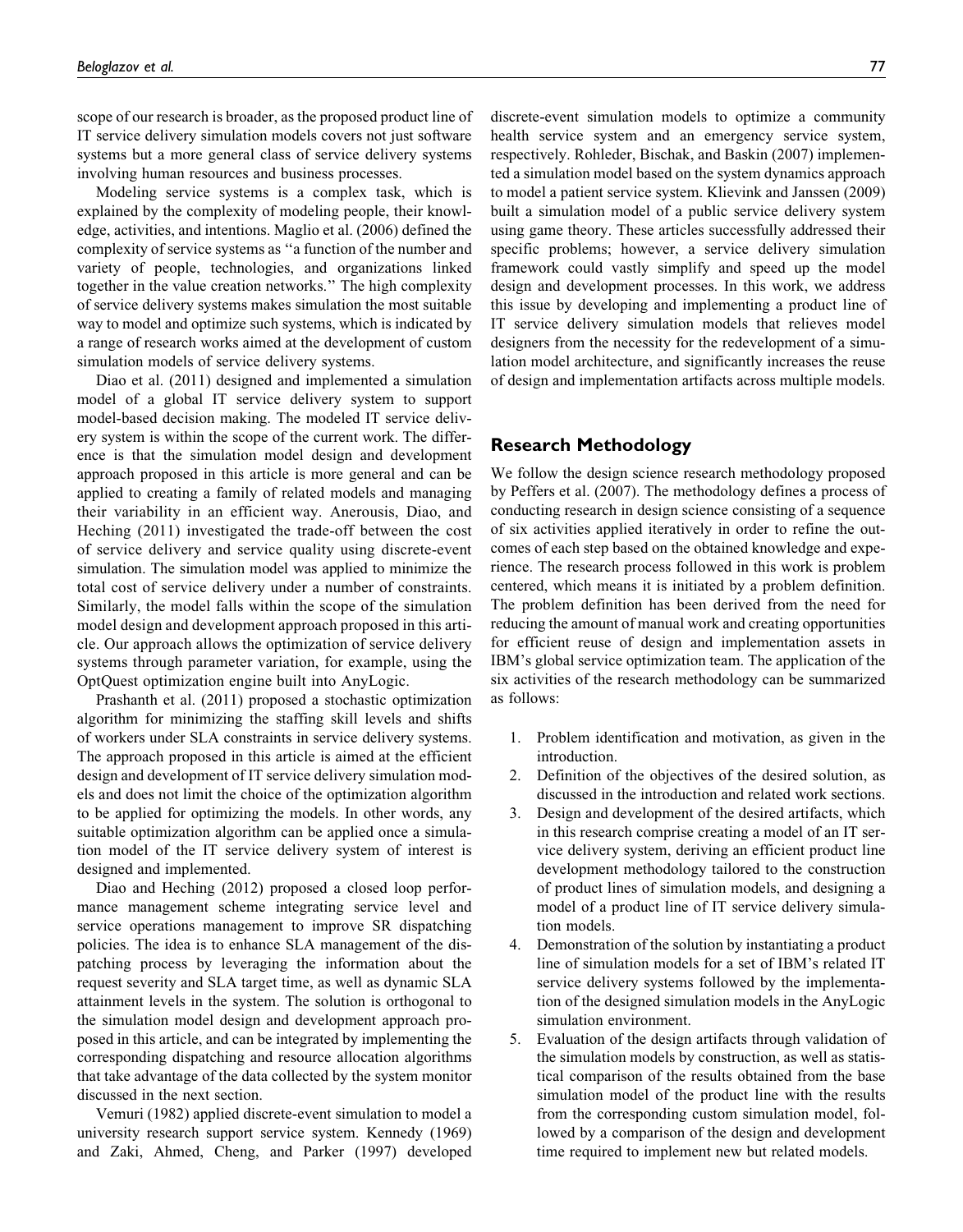6. Communication of the problem, its importance, produced design artifacts, and evaluation results to practitioners, as well as managerial audiences.

In addition to applying the design science research methodology proposed by Peffers et al. (2007), we follow the widely accepted guidelines for conducting and presenting design science research defined by Hevner et al. (2004), which together with the work by Walls, Widmeyer, and Sawy (1992) created the foundation of the research methodology discussed previously.

# A Model of an IT Service Delivery System

According to Hevner et al. (2004), rigorous methods should be applied to both construction and evaluation of a design science research artifact. In relation to the design process, we analytically model a general IT service delivery system through rigorous mathematical formulations based on a previously defined formal model of service delivery systems introduced by Banavar et al. (2010). According to their definition, a service system is a network of providers and clients coproducing value through service performances. We model a service system as a system consisting of a set of clients submitting SRs; a set of service providers, each containing a service delivery system; and a service operating system (OS) management system.

Clients request services (SRs) from a service provider by submitting SRs that contain a set of SR characteristics and an entity defining the input for the service, for example, data consumable by process tasks, other SRs or processes. SR characteristics are used by the service delivery system to dispatch the SR to the appropriate process and allocate the necessary resources. Defined more formally, a service delivery system is a set of interacting entities, such as people, processes, and products, which are involved in the delivery of one or more services. We model a service delivery system as a system of four major components:

- 1. A process model.
- 2. A resource model.
- 3. A value model.
- 4. A service OS.

Service processes are sets of tasks connected in the form of directed graphs with deterministic/nondeterministic, conditional/nonconditional transitions. A service is delivered through the execution of one or more service processes via performing sequences of steps defined by these processes. A service delivery system contains a finite set of process types that define the service processes provided by the system. Once an SR is received and the appropriate process type is selected, an instance of the process type is created to serve the SR. The process instance has access to the data included in the SR, which can be used to pass parameters to the process instance.

Resources are allocated for a process instance on a per task basis. Each process task contains information about resource capabilities that are required for its execution. A process task can also contain information about its performance characteristics depending on the number and capabilities of the allocated resources. Process tasks can create new SRs, that is, a process can initiate other processes during its execution. Depending on the process type and the input provided by the SR, the result of the process execution returned to the client can vary, for example, modified input entity, new data. It is important to note that the purpose of a process execution may differ from the result returned to the client, that is, the result may represent metadata describing the actual outcome of the process. In other words, a process can have side effects.

A resource, in the context of a service delivery system, is a broad term that spans IT resources (e.g., computing power, storage, and communication lines), people, facilities (e.g., equipment and physical space), and so on. In other words, a resource is an entity whose amount or capabilities can be measured, and which must be utilized in order to deliver a service. Resources can be expendable and nonexpendable. Banavar et al. (2010) defined resources as capability containers, that is, resources are characterized by the capabilities they exhibit. Each capability can have multiple levels, for example, representing different skills of people or performance characteristics of equipment. A resource is described by the maximum levels of its capabilities, under the assumption that it can also serve the purpose of resources with lower capability levels. In addition, resources are described by the cost associated with their usage per unit of time.

Coproduction in service systems stands for enhancing the value accrued by all the stakeholders (i.e., the clients and providers) as a result of the service execution. A service delivery system contains a value model that defines how the value of the service provider and a client is enhanced during, and as a result of, a service performance. Each process task influences the client's and provider's value appreciations. Apart from the value in terms of the cost, the value of a task can represent the task's contribution, or importance, to the service delivery process. This information can be used to optimize a service delivery process in order to maximize the combined value appreciation by eliminating tasks that bring low value to the process. Another aspect of the value model is the adjustment of the value appreciation according to the SLAs negotiated between a client and a service provider (Dhanesha, Hartman, and Jain 2009). For example, if the SLAs have been violated, the client's and provider's value appreciations must be adjusted in order to reflect this violation. In this case, the provider could be penalized for causing an SLA violation by transforming some of its value into the client's value.

The service OS is that part of a service delivery system that is responsible for managing the resources and processes (Banavar et al. 2010). In our work, we model the service OS as consisting of the following components: contract negotiator, dispatcher, process manager, resource manager, system monitor, complaint resolver, and failure manager. Each component is modeled as a state-dependent control object and is defined as a process. The service OS management system is the component of a service system that manages the service OS processes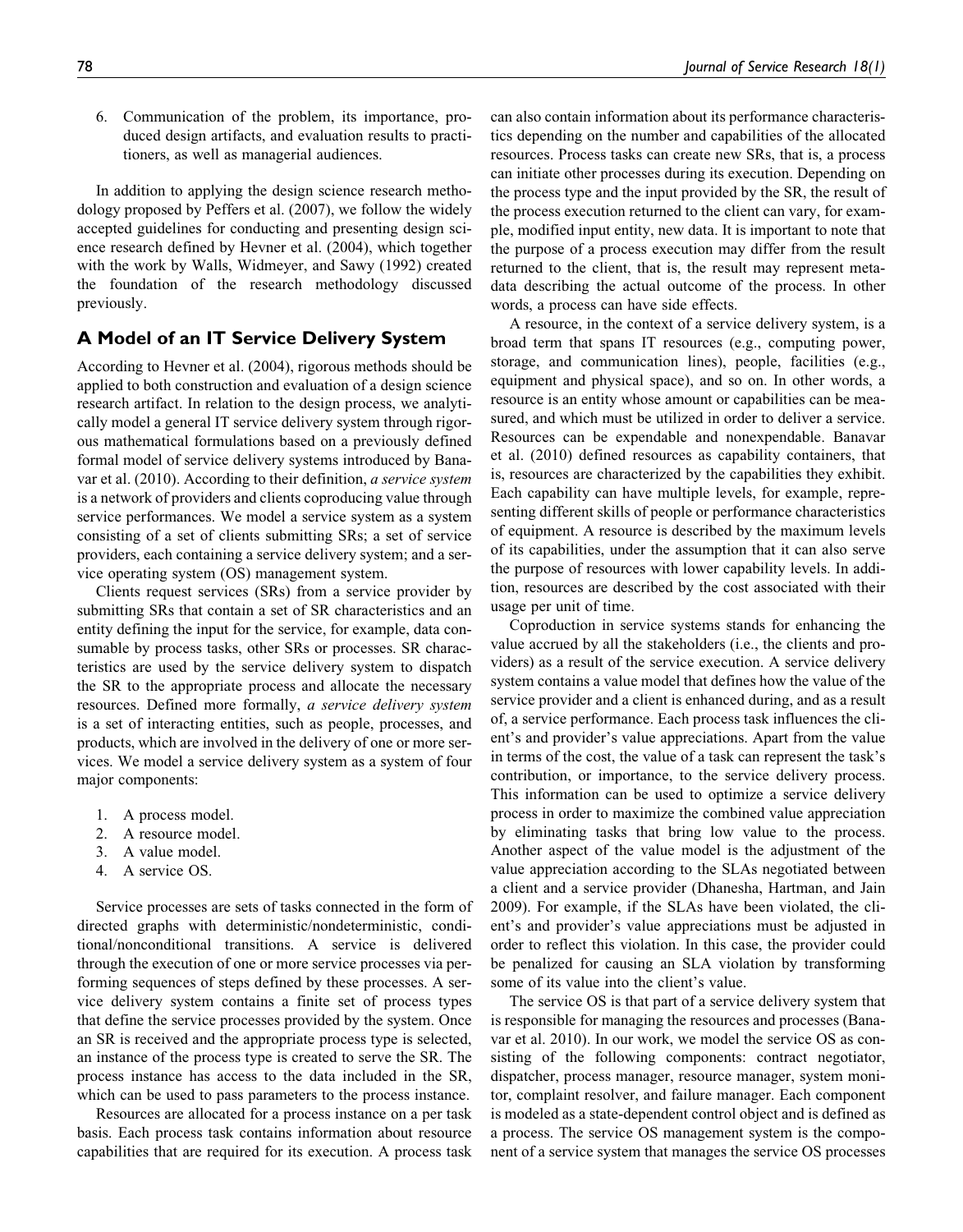

Figure 1. The service delivery system workflow.

themselves. The purpose of this component is to monitor the operation of the service delivery system and adjust its behavior according to predetermined policies. The service OS management system is capable of adding and removing instances of service OS processes, as well as modifying their parameters or changing algorithms. For example, to satisfy the quality of service requirements, extra instances of service OS processes can be created due to an increasing rate of incoming SRs. The operation of the service delivery system components as parts of the service delivery system workflow is detailed in the next section.

## Service Delivery System Workflow

Having introduced the main components of the service system model, we can now describe a typical service delivery system workflow shown in Figure 1. For this example, we assume that there is only one instance of each service OS process. However, depending on a specific scenario, it is possible to have multiple instances of dispatchers, process managers, resource managers, and so on. Moreover, the number of instances can be dynamically adjusted according to the policy of the service OS management system. All the service OS components are connected through queues that can be priority-based or can enforce any other policy. Another purpose of the queues is to distribute SRs among multiple instances of service OS processes.

Service delivery starts when a client submits an SR to the service delivery system. Once submitted to the system, the SR gets into the dispatcher's queue. The dispatcher processes SRs sequentially fetching them one by one from the queue. It analyzes the SR's characteristics and selects the appropriate process type to serve the request. The dispatcher forwards the SR along with the selected process type to the process manager's queue.

The purpose of the process manager is to manage the process life cycle: (1) instantiation of the process; (2) scheduling

of the process tasks; (3) management of the process preemption; and (4) destruction of the process on completion. Once the SR is received by the process manager, it creates a new instance of the process according to the process type assigned to the SR by the dispatcher. The process manager schedules the process tasks by organizing the control flow around them. The resource allocation is done on a per task basis. Thus, prior to the actual execution of a task, the process manager submits a request for resource allocation for this task to the resource manager. During the resource allocation phase, the process is suspended.

When the request for resource allocation is received, the resource manager fetches the resource availability (RA) data from the RA database to determine the set of resources that are currently available. The RA data reflect the state of resources and can represent the information about busy resources, shifts of the workers, weekends, resource downtimes, and so on. Once a set of available resources is determined, the resource manager applies a resource allocation algorithm to find a subset of resources that correspond to the SR characteristics and the resource capabilities required by the process task.

As an example, sophisticated resource allocation algorithms may also initiate preemption of processes with a lower priority, or apply statistical analysis of the request arrival distribution, and possibly keep resources in reserve to manage the overall performance of the system over time. If some of the resource requirements cannot be satisfied, the request is queued until the resources are available. According to its resource allocation policy, the resource manager selects the actual resources to be allocated to the process task out of the set of suitable and available resources. Then, the resource manager updates the availability data of the allocated resources by setting their state to ''busy.'' It is also possible that the resource manager for various reasons allocates multiple independent tasks at the same time to a single resource. In that case, the resource multitasks by either switching between the tasks in a time-shared manner, such as round-robin, or processing the tasks sequentially in the order of their priorities, while the inactive tasks become suspended.

Once the resources are allocated, the process manager resumes the suspended process task and initiates its actual execution. Upon the completion of the task execution, the resources are released, and the control flow is passed to the next process task if it is required. The results of the process execution and the statistical data are passed to the system monitor, which stores the data and, if necessary, checks whether the performance requirements have been satisfied. The service execution result and statistical data are then sent back to the client as a result of the service invocation.

The contract negotiator handles the process of negotiating the service contract terms with the client and altering them when needed. If the contract terms have been violated during or as a result of the service delivery, the client may lodge a complaint, which is then processed by the complaint resolver. The role of the failure manager is to monitor and handle any failures that occur in the system. If a failure occurs, the failure manager requests suspension of the involved processes and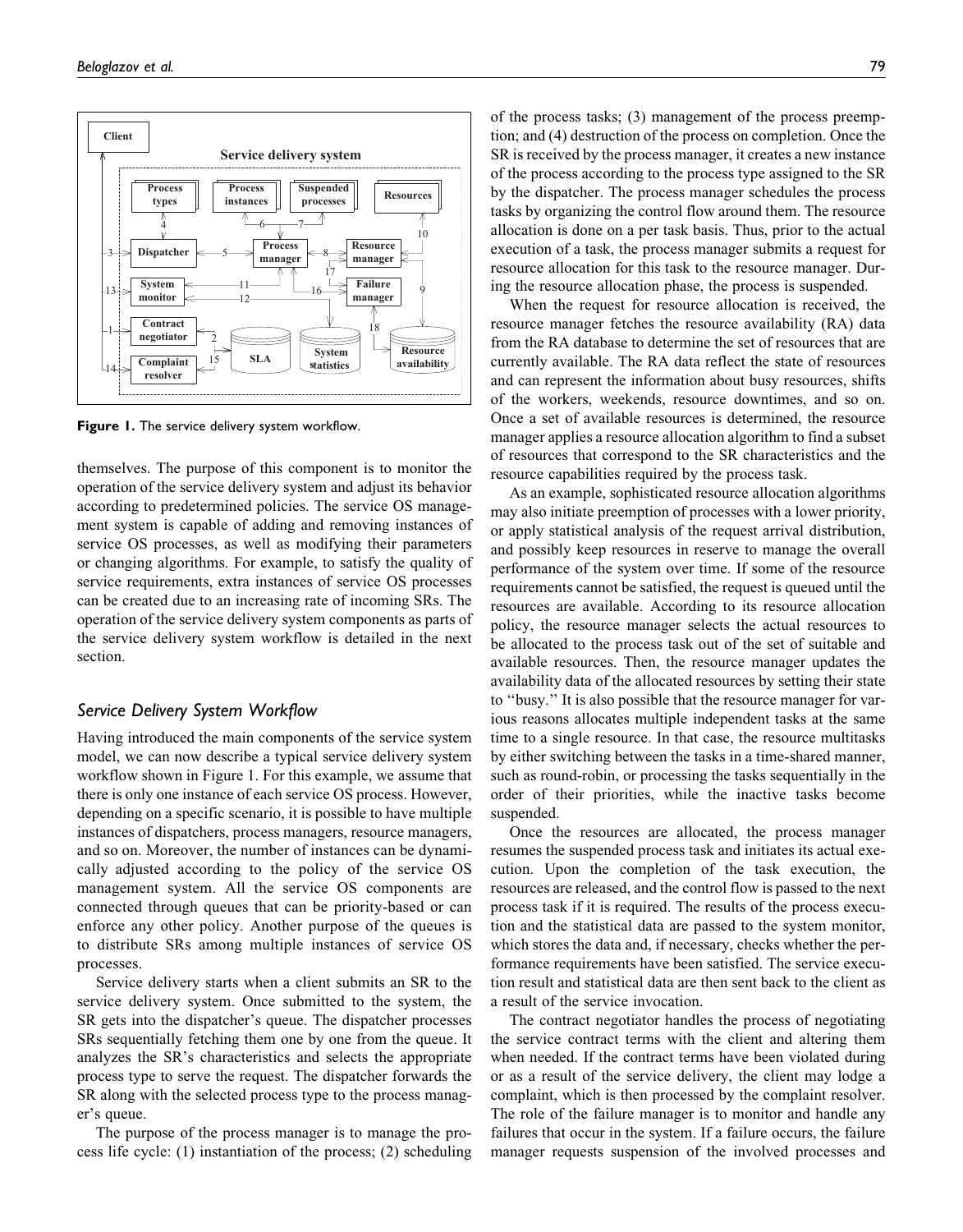release of the resources, and marks the resources experiencing the problem as ''unavailable.'' Once the problem is eliminated, it sets the state of the resources to ''available'' and sends a request for resumption of the suspended processes.

# Dispatching SRs

Clients submit SRs to a service delivery system from a set of SRs  $R = \{r_i | i = 1, 2, \ldots, R\}$ . Each SR is described by a set of characteristics and contains data that can later be passed to a process task. The characteristics are used by the dispatcher and resource manager to select the appropriate process type and allocate the required resources. A service system contains a set of n SR characteristics, with each of them containing a set of possible values. In other words, there are *n* sets  $C_i$  of SR characteristic values, where  $j = 1, 2, \ldots, n$ . An SR is assigned a value for each characteristic. That is, each SR  $r_i$  is described by an *n*-tuple of the values of *n* SR characteristics  $(c_1, c_2, \ldots, c_n)$ , where  $c_1 \in C_1, c_2 \in C_2, ..., c_n \in C_n$ . The set C of all possible *n*-tuples of  $n$  SR characteristic values is defined in (1).

$$
C = \{(c_1, c_2, ..., c_n) | c_1 \in C_1, c_2 \in C_2, ..., c_n \in C_n\}
$$
 (1)

The relation between the set of SRs and the set of all possible n-tuples of SR characteristic values is defined as a function  $f: R \to C$ .

SRs are assigned the appropriate process types by a dispatcher. The dispatcher analyzes the characteristics of an SR and according to its dispatching algorithm assigns the corresponding process type. A service delivery system contains a set of process types  $P = \{p_k | k = 1, 2, ..., P\}$ . The relation between the set of all possible n-tuples of SR characteristic values and the set of process types is defined as a function  $g: C \to P$ . Therefore, we can define *a dispatching algorithm d* as a composite of the functions f and g,  $d = g \circ f$ . The domain of d is R; the range of  $d$  is  $P$ .

Example. Let SRs of a service delivery system focused on IT infrastructure support be described by three characteristics: SR type  $C_1 = \{ \text{hardwareProblem}, \text{softwareProblem} \}$ , SR priority  $C_2 = \{lowPriority, highPriority\}$ , and SR complexity  $C_3 =$  $\{\text{simple}, \text{moderate}, \text{complex}\}.$  In this case, an SR reporting a low-priority complex software problem is described by a triple (softwareProblem, lowPriority, complex). For this example, the set  $X$  of all possible triples of SR characteristic values in the system is defined as shown in equation (2).

$$
X = \{(c_1, c_2, c_3) | c_1 \in C_1, c_2 \in C_2, c_3 \in C_3\}.
$$
 (2)

## Resource Allocation

The purpose of a resource is to provide one or more capabilities that can be employed during a service process execution in order to deliver the service. A capability is defined by a totally ordered or unordered set of its levels. An example of a capability can be the level of Java development skills  $X = \{x_l | l = 1, 2, ..., X\}$ , which is totally ordered under the  $\leq$  relation. Another example of a totally ordered set of capability levels is the central processing unit (CPU) speed of a server  $Y = \{y_p | p = 1, 2, ..., Y\}$ . An example of a capability with an unordered set of its levels is the tools that a person can work with  $Z = \{z_a | q = 1, 2, ..., Z\}$ . A resource can have multiple capabilities, which are defined by the maximum level of each capability provided by the resource if the capability levels are ordered, or by an enumeration of the capability levels if they are unordered. It is assumed that a resource can provide a capability at all levels lower than its maximum if the capability levels are ordered.

Let  $A_i$  be one of the *m* available resource capabilities described by a set of its levels. Then, the resources of a service delivery system are described by *m* sets of *capability levels* for each capability  $A_i$ , where  $I = 1,2,\ldots, m$ . The set A of all possible  $m$ -tuples of resource capabilities is defined in  $(3)$ .

$$
A = \{ (B_1, B_2, ..., B_{\mu}) | B_1 \subset A_1, B_2 \subset A_2, ..., B_{\mu} \subset A_{\mu} \}
$$
 (3)

The capabilities of each resource are described by an  $m$ -tuple from  $A$ . There can be several resources with the same capabilities. Let the system contain a set of resources  $E = \{e_i | i = 1, 2, ..., E\}$ . Then, there is a relation between the resources and their capabilities  $q : E \to A$ . At any point in time t, a resource  $e_i$  is characterized by its state  $s_i(e_i) \in S$ , which shows, for example, whether the resource is occupied or can accept further SRs. Since several resources can have the same capabilities and taking into account the time-dependent states of resources, the inverse relation of  $q$  is defined as  $q^{-1}: A, S \rightarrow \wp(E)$ , where  $\wp(E)$  is the power set of E.

Each process type contains *a* set of tasks  $T = \{t_u | u = 1, 2, ..., T\}$ . Resources are allocated on a per task basis. The relation between process tasks and their minimum required resource capabilities is defined by a function  $h: T \to A^l$ , where l is the number of resources required by the process task.

Based on the given definitions, a set of  $l$  sets of resources satisfying the capability requirements of a task  $t_u \in T$  can be determined as follows: (1) applying h to the task  $t<sub>u</sub>$  to obtain a set of required capabilities and (2) applying  $q^{-1}$  to each of the  $l$  required capabilities and a state from  $S$  to obtain a set of suitable resources for each capability. Once a task is mapped on a set of suitable resources, the selection of a particular resource or subset of the suitable resources is done by a resource allocation *algorithm* of the resource manager. The resource mapping function and resource allocation algorithm can be arbitrarily complex and can accept extra parameters as required by the modeler.

According to the defined resource allocation algorithm, the resource manager evaluates the SR characteristics, required and available resources, required performance characteristics, and possibly other factors, and then allocates the appropriate resources to the process task. For example, for a particular process task, the resource manager is able to map the specified priority and complexity of an SR to the Java development skills and CPU performance of a server required to meet the priority and complexity requirements.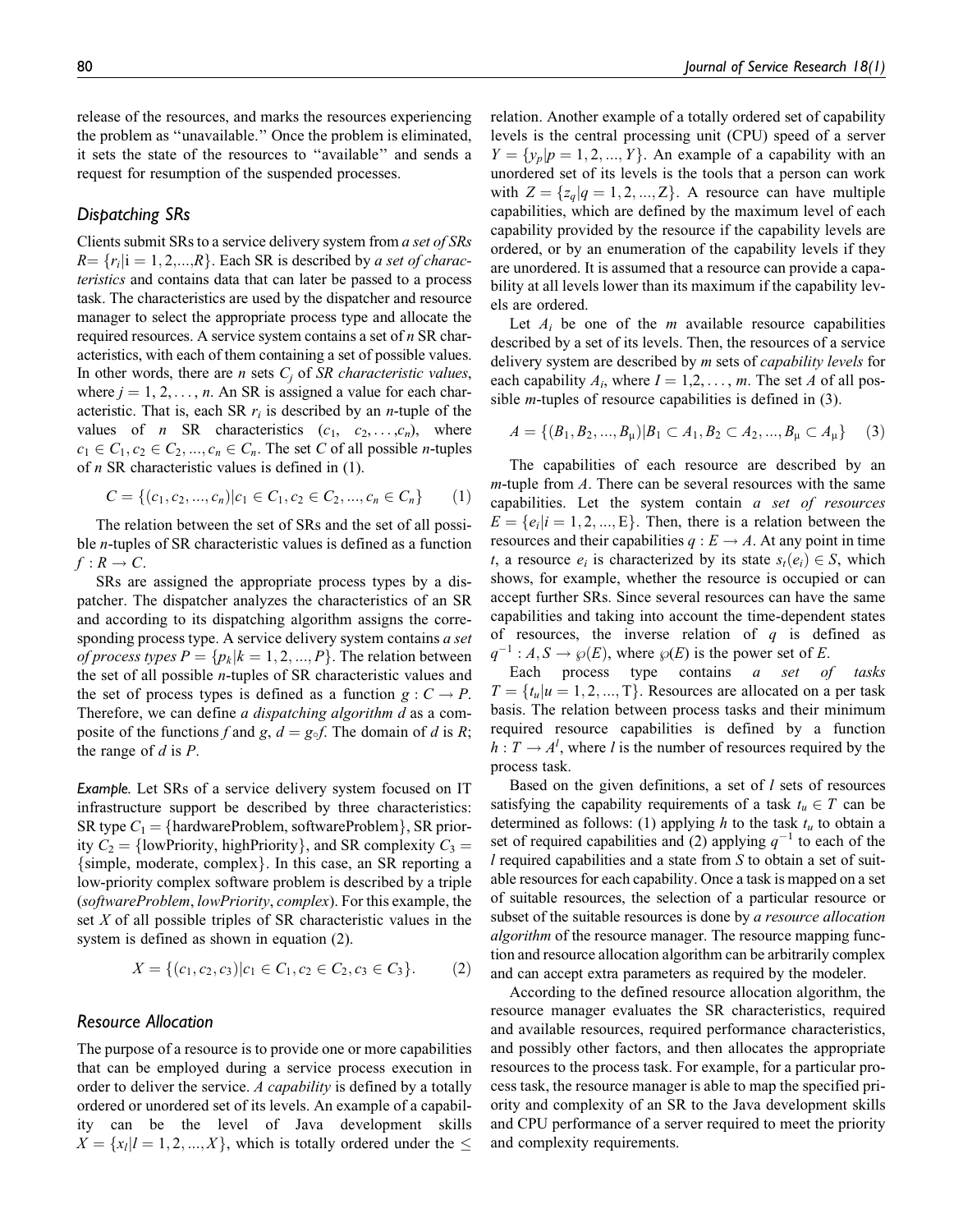There are multiple possible scenarios of resource allocation, which depend on the system requirements. Some examples of resource allocation scenarios are listed subsequently:

- 1. If there is one or more available resources for each required set of capabilities, the resource allocation algorithm selects one resource out of the available set of resources for each required set of capabilities.
- 2. If the task is high priority and there are no suitable resources available (e.g., they are all busy), the task can be assigned to busy resources, which suspend their current tasks and switch to the high priority task. The multitasking strategy is not fixed by the model. For instance, apart from the mentioned priority-based preemption, multitasking can be implemented by timesharing round-robin scheduling. The suspended tasks can be tied down to the original resource, or can be moved to a global queue, from which other resources can retrieve and resume them. When the high priority task is finished, the resources switch back to the suspended tasks if those are still not processed.
- 3. If the task is low priority and there are no suitable resources available, the task is moved to a prioritybased queue of deferred tasks to wait for the required resources to become available.

In addition, a process task may contain information on its performance characteristics depending on the number of allocated resources (if multiple resources with the same capability are supported by the process task) and different levels of the resource capabilities.

Example. Continuing the example from the previous section, assume that the system receives an SR with the following characteristics (databaseProblem, lowPriority, complex). The SR  $(SR<sub>1</sub>)$  reports an issue of slow response time of some Database (DB) queries in a production system, which requires investigation and optimization. By analyzing the SR characteristics, the dispatcher assigns the SR to a process consisting of the following tasks: (1) creation of a DB snapshot for testing purposes requiring the capabilities of a DB server and DB administrator; (2) profiling and optimization of the problematic DB queries requiring the capabilities of a DB layer programmer at the complex level; and (3) deployment of the optimized DB layer in the production system requiring the capabilities of a DB administrator. Based on the analysis of the resource capabilities required by the process tasks, the resource manager instantiates the process and assigns a DB server to all the tasks, DB administrator to Tasks 1 and 3, and DB layer programmer capable of handling complex problems to Task 2.

While Task 2 is still being served, a new SR  $(SR<sub>2</sub>)$  comes into the system with the following characteristics (businessLogicModification, highPriority, simple) requiring an addition of a new field in the customer domain model. The SR gets dispatched to a process type consisting of the following tasks: (1) modification of the DB schema requiring the capabilities

of a DB layer programmer with basic skills; (2) modification of the business logic layer requiring the capabilities of a business logic layer programmer; and (3) deployment of the system. Due to the unavailability of other staff members and high priority of the new SR, Task 1 gets allocated to the same DB programmer working on Task 2 of  $SR<sub>1</sub>$ . The DB programmer suspends the processing of  $SR_1$  and switches to  $SR_2$ . The suspended task is kept assigned to the programmer and gets moved into his queue of deferred tasks. Once Task 1 of  $SR<sub>2</sub>$ is completed, the DB programmer resumes the work on Task 2 of  $SR<sub>1</sub>$ . In this context, the partial execution of the task 2 of  $SR<sub>1</sub>$  is represented by elements of F, which in a simple case could just be percentages of the task completion. The resources are released upon the completion of the corresponding tasks. When the processes are completed, the results are sent to the clients reporting the outcomes of the processes and required statistical information.

# Designing a Product Line of IT Service Delivery Simulation Models

The SPL methodology is motivated by the desire to improve software development efficiency and maximize code reuse. First introduced by Clements and Northrop (2001), this methodology extends the software architecture design approach to span whole families of software systems. SPL explicitly captures the commonality and variability of different but related software products. The explicit description of variability is necessary to document the anticipated changes and the places where these changes may occur. Clements and Northrop (2001) defined an SPL as ''a set of software-intensive systems sharing a common, managed set of features that satisfy the specific needs of a particular market segment or mission and that are developed from a common set of core assets in a prescribed way.''

In our work, we apply the SPL methodology to model and design an architecture of a product line of IT service delivery simulation models. The SPL methodology allows the modeling of a variety of simulation models, reducing the time and cost of the development of new simulation models of IT service delivery systems. According to our survey and analysis of different SPL approaches and their applicability to the case of modeling a product line of simulation models, we have chosen a combination of the SPL approaches proposed by Gomaa (2004) and Pohl, Böckle, and Linden (2005). In particular, we apply the integrated variability model and phases of the PLUS approach proposed by Gomaa (2004) including dynamic modeling, while splitting the feature model into external features, which are derived from use cases, and internal features, which are defined by the architectural variability that is not dependent on the use cases. Moreover, we use the feature model as a representation of all the variability introduced in the product line, which like the orthogonal variability model proposed by Pohl, Böckle, and Linden (2005) creates a single view of variability. In contrast to complete decoupling of variability information at lower architectural levels as in the orthogonal variability model, the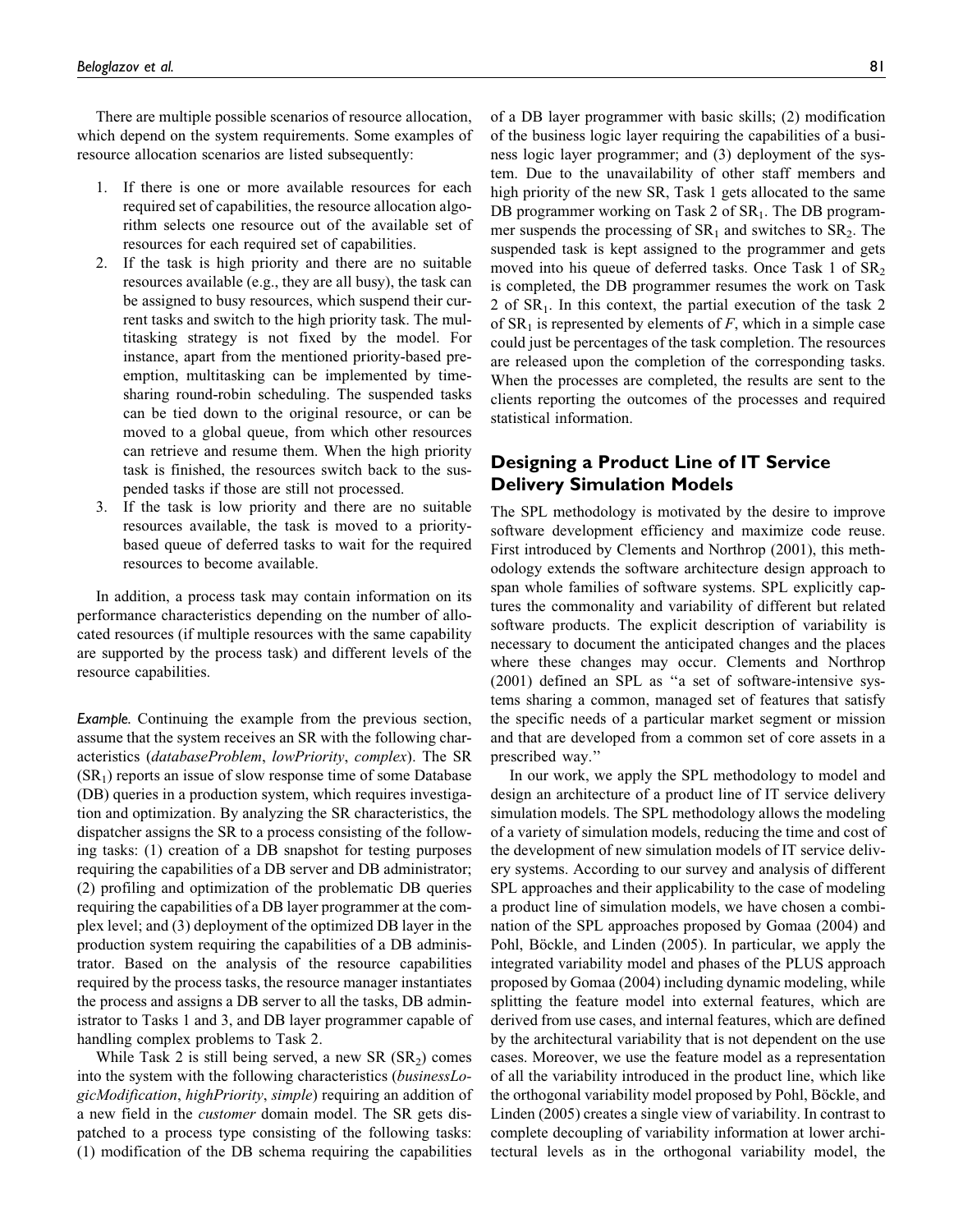Figure 2. The use case diagram.

variability is defined via feature conditions, which simplifies the development.

# Use Case Modeling

The first phase of the Product Line UML-based Software Engineering (PLUS) approach proposed by Gomaa (2004) is use case modeling. During this phase, functional requirements for the product line are specified and modeled as UML use case diagrams. During the use case modeling, functional requirements are defined as sequences of interactions between actors (users of the system) and the system, which is considered to be a black box. In other words, use cases define the external functional requirements of the system. Functional requirements and the associated use case diagrams are divided into three categories: kernel, optional, and alternative. Kernel use cases capture functional requirements that must be met by all members of the product line. Optional use cases are needed only by some members of the product line. Alternative use cases describe functional requirements that are different for different members of the product line. Apart from the categorization of use cases, there are other mechanisms of incorporating variability into a use case model. Small variations can be expressed as conditional alternative branches in a use case. Use cases can extend each other through extension points using the ''extends'' relationship and conditions. The ''includes'' relationship can be used to include an abstract use case into several independent use cases.

The main use case of an IT service delivery system is when a client requests service from the system by submitting an SR. Therefore, we define the ''Request Service'' use case as a kernel use case (Figure 2). During use case modeling, the system is considered to be a black box; therefore, the ''Request Service'' use case contains two basic actions: A client submits an SR and the system returns the SR processing results. To provide flexibility in the design of future systems, the use case definition includes four extension points: <br/>before request>, <after

request>, <br/>before results>, and <after results>. These extension points can be used by other use cases to extend the basic functionality of the system.

Another kernel use case is ''Sign Service Contract,'' which represents the necessity to establish a service contract agreement between a client and the provider prior to the actual service delivery. Often, service providers offer default service contract terms that are implicitly accepted by clients by submitting SRs. However, this is not always the case; therefore, the use case includes two extension points: <br/>before signing> and <after signing> the contract. An example of a use case extension is an optional use case ''Negotiate Contract Terms'' that extends "Sign Service Contract" at the <br/>before signing> extension point. This use case is enabled if the ''Contract Negotiation'' feature is supported by the system. This use case represents the ability of a client to negotiate and adjust the service contract terms before requesting the service from the service provider.

''Lodge a Complaint'' is a kernel use case that extends the "Request Service" use case at the "after results" extension point. This use case is invoked when a client disputes the results of the service delivery due to, for example, a violation of the SLAs. The ''Return Process Metadata'' use case is an optional extension of the kernel ''Request Service'' use case at the <after results> extension point. This use case is enabled if the system supports the ''Process Metadata'' feature. If it is enabled, the data describing the process of the service execution, such as performance characteristics or any required intermediate results, are collected and returned to the client along with the service process execution results.

# Feature Modeling

Once the functional requirements of a system are captured in a use case model, the next step is to derive features from the use cases. A feature is a requirement or characteristic that is provisioned by one or more members of the product line. Features are used to differentiate members of the product line and determine common and optional functionality. Features can be kernel, optional, alternative, or parameterized. Features may depend on each other using the ''requires'' or ''mutually includes'' relationships.

According to the PLUS approach, all features are derived from the use case model. However, based on the idea of internal variability proposed by Pohl, Böckle, and Linden (2005), we extend this by dividing features into external and internal. External features capture the external functional requirements of the system and are derived from the use cases. On the other hand, internal features are invisible to the users of the system and are determined by its internal architecture. Internal features are architectural features in the sense that they define variations of the internal system architecture without affecting the external functional requirements. Therefore, internal features usually define lower level variability and depend on a subset of the external features. A combination of the external and internal feature models provides a single view

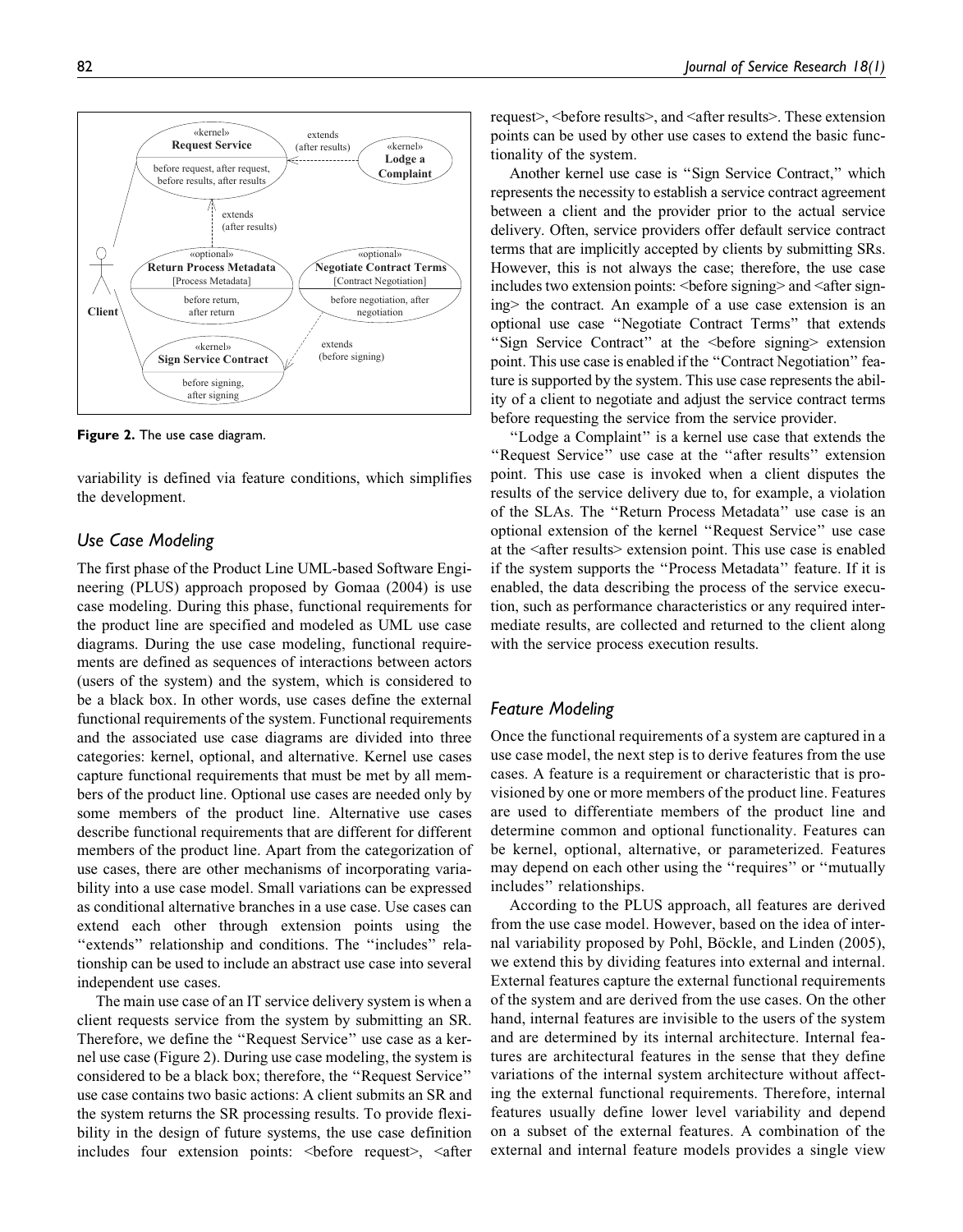

Figure 3. The external features diagram.



Figure 4. The internal features diagram.

of the product line's variability, as all variations are defined using feature conditions.

Since external features are derived from use cases, we define three kernel features: ''SR Processing,'' ''Contract Signing,'' and ''Complaint Resolution.'' We also define two optional features: ''Process Metadata'' and ''Contract Negotiation.'' The relationships between these features are depicted in Figure 3. According to the use case model, the ''Process Metadata'' feature depends on the kernel ''SR Processing'' feature, whereas the "Contract Negotiation" feature depends on the "Contract Signing" feature. Therefore, in the feature model, we define that the ''Process Metadata'' and ''Contract Negotiation'' features require the kernel ''SR Processing'' and ''Contract Negotiation'' features, respectively, via the ''requires'' relationship. We define five optional internal features that depend on the kernel ''SR Processing'' feature: ''System Monitoring," "Service OS Management," "Process Suspension," ''Failure Management,'' and ''Process Preemption.'' The relationships between the internal features are depicted in Figure 4.

The ''System Monitoring'' feature represents the capability of the service delivery system to continuously monitor the system operation and collect data describing the system state, such as metrics of the performance, cost, and so on. The ''Service OS Management'' feature describes an additional ability of the service delivery system to manage its service OS processes by real-time changes of their parameters, algorithms, number of

instances, and so on, according to predetermined policies and data collected by the system monitoring component. The ''Process Suspension'' feature allows the system to suspend the execution of service processes and resume them later. The ''Failure Management'' feature applies the process suspension to interrupt the service processes that are using the resources affected by a failure. The processes are resumed when the failure is eliminated. The ''Process Preemption'' feature allows the resource manager to preempt service processes that are utilizing the resources, which must be allocated to SRs with higher priorities.

In our approach, the feature model plays the role of the variability model proposed by Pohl, Böckle, and Linden (2005). It is used to define the variability via feature conditions. We apply the defined feature model to specify feature conditions at the lower levels of the product line architecture, such as the static and dynamic models. The PLUS approach applies iterative development; therefore, all the variability introduced at the lower architectural levels is reflected in the feature model during the next iterations. The hierarchies of external and internal features can be further extended when necessary using the "extends" and "mutually includes" relationships and introducing additional optional or alternative features.

#### Static Modeling

In static modeling, the objects participating in the system's operation are determined and categorized using stereotypes; relationships between them are established using UML class diagrams. At this stage, the variability is defined through interfaces, abstract classes, inheritance, and parameterization. Classes can be kernel, optional, and alternative, corresponding to the defined external and internal features. For our model, we use a convention that all the classes in the static model are represented by interfaces and, therefore, each of them can be extended to implement the variability.

According to the PLUS approach, we divide the objects into two main categories: state dependent objects and entities. State-dependent objects are the objects that implement the control flow of the system. These objects are active in the sense that apart from reacting to external events, they can initiate activities themselves independently of the external environment and other state dependent objects. On the other hand, entities are passive objects, they do not perform actions; rather these objects are acted on by state-dependent objects and are used to store data and states of other objects in the system.

Figure 5 shows the kernel and optional state dependent objects constituting our model as well as their relationships. According to the model, the service delivery system consists of four kernel state dependent objects: Dispatcher, Resource Manager, Process Manager, and Complaint Resolver; and four optional state-dependent objects: OS Manager, Failure Manager, System Monitor, and Contract Negotiator. The functionality of these objects corresponds to the service delivery system workflow introduced earlier.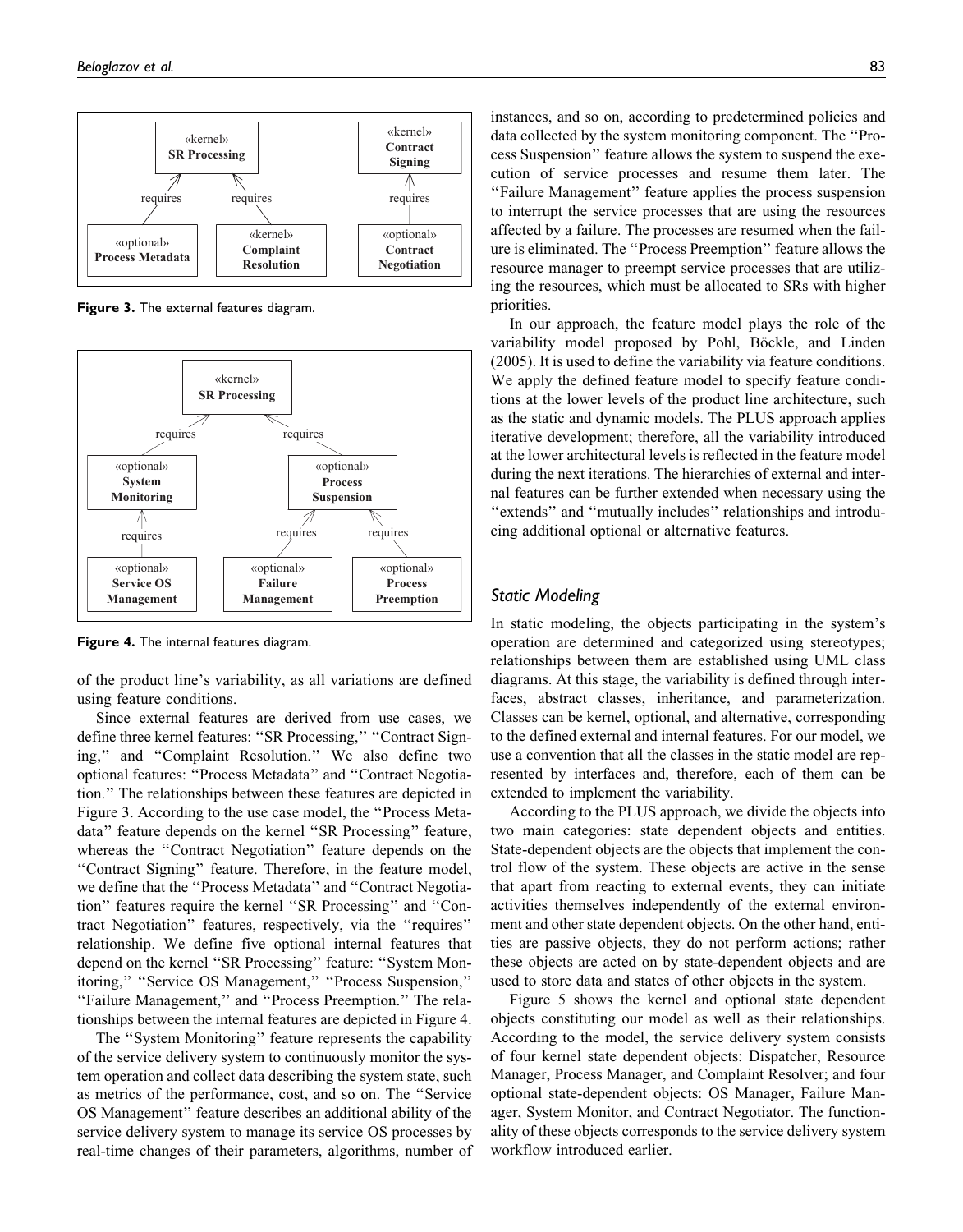

Figure 5. The static model diagram of state-dependent objects.

We split the entity model into three parts: SR, resource, and process type–related entities. An SR contains a single collection of SR characteristics, which in turn contains multiple SR characteristics. The model of resource-related entities divides the resources into two categories: OS resources and regular resources. OS resources are utilized by service OS processes, such as Dispatcher, Resources Manager, and so on. OS Manager's decision on adding and removing instances of OS processes may rely on the availability of OS resources. In contrast, regular resources are allocated to service processes. All resources contain information on their availability using the resource availability data abstraction. Similar to SRs, each resource embodies a collection of resource capabilities containing a set of resource capability values.

Similar to the resource entity model, process types are split into OS process types and regular processes types. OS process types represent classes of service OS processes (e.g., Dispatcher and Resource Manager), whereas instances of service processes are created based on regular process types. Regular process types contain sets of process tasks that are executed in order to deliver the service. Each instance of a process contains the corresponding process type data abstraction and is stored in a process pool.

# Dynamic Modeling

During the dynamic modeling phase, UML communication diagrams are developed to represent message passing, control, and sequencing between the objects comprising the system. Communication diagrams model different scenarios and are parameterized by internal and external features. Communication diagrams can be kernel, optional, and alternative. Variant

diagrams show the impact of particular variation points in the original diagram and depict only the required modifications of the original diagram. Using UML state charts, state machine modeling describes the internal behavior of state-dependent objects defined during the static modeling phase. Due to the lack of space, we do not include the dynamic model and state machine model diagrams in this article; however, the interested reader may find them online.<sup>1</sup>

# Implementation in AnyLogic

We have implemented the proposed model of a product line of IT service delivery simulation models as a Java framework in the AnyLogic simulation environment (Borshchev and Filippov 2004). The AnyLogic simulation environment has been chosen for its approach to the model development, which is a combination of graphical interface-based modeling using an extensive library of components with the ability to program the behavior of custom components in Java. The implementation of our framework features generic interfaces and abstract classes with pre-implemented base functionality. The framework contains all the necessary components, which can be used directly, extended, or completely overridden if required. This adds to the flexibility in the design of simulation models, as the base architecture and components of the framework are reusable and customizable in accordance with the product line model.

## Evaluation

Evaluation is an essential component of a design science research process (Hevner et al. 2004). In our work, the resulting IT artifacts are built upon each other in the following sequence: (1) the model of an IT service delivery system is a base for defining requirements and deriving a methodology for building product lines of IT service delivery systems; (2) the methodology is applied to design a model of a product line of IT service delivery simulation models; and finally (3) the product line model is used to build an instantiation of a product line of a set of IBM's related IT service delivery systems represented by a base model and a number of its major modifications, as discussed in the following sections. This sequence of derivations automatically validates the functionality and completeness of the artifacts, as well as their consistency with the requirements and constraints of the problem, as long as the final artifact, that is, the instantiation, is validated and evaluated.

Since the whole proposed approach of applying the SPL methodology to designing families of IT service delivery simulation models is novel, a comparison with alternative solutions is not feasible. Therefore, we evaluate the instantiation of the product line of IT service delivery simulation models in the following two ways:

1. We construct a proof-of-concept product line of several related IBM's IT service delivery systems and implementing the corresponding simulation models in the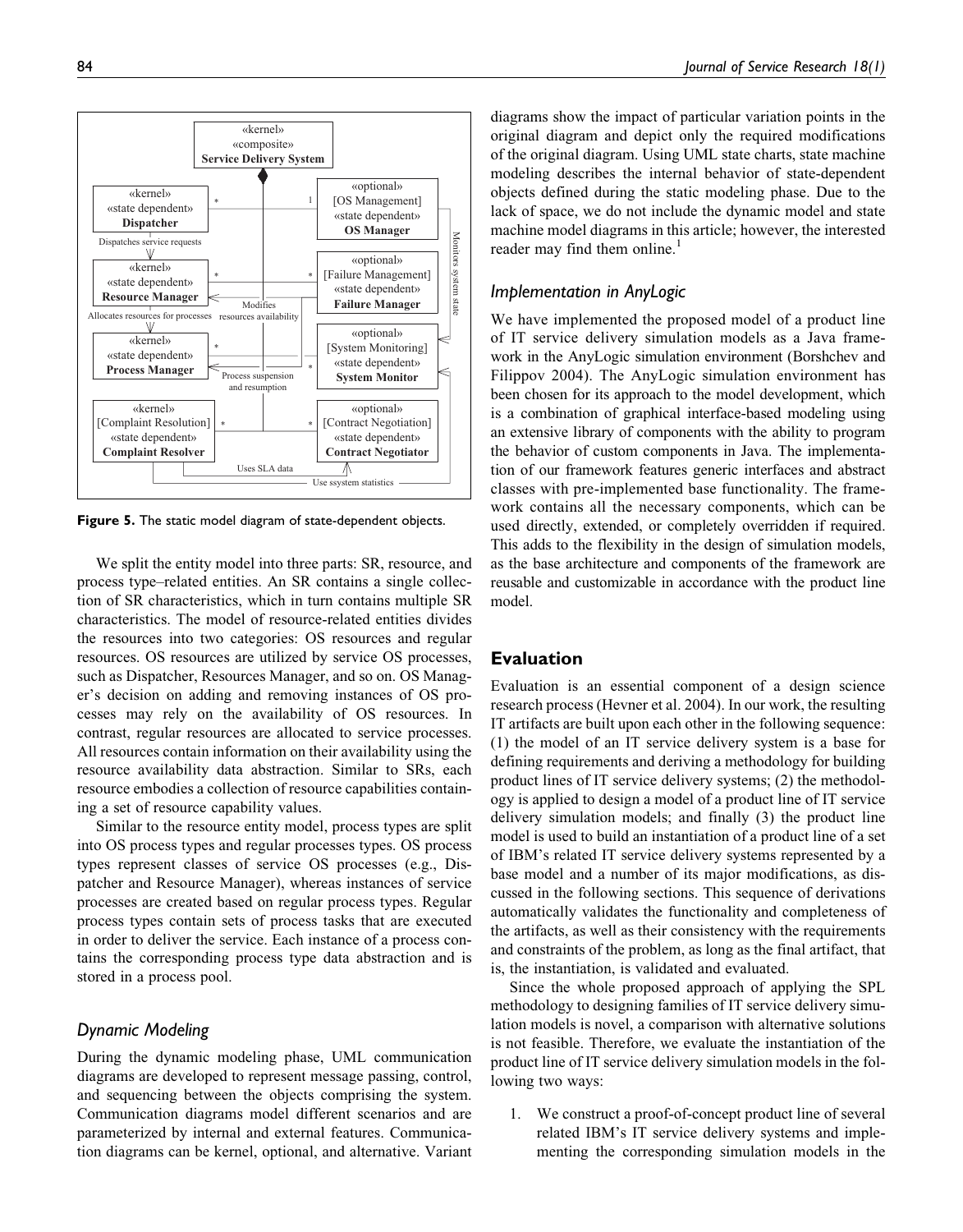|                             | Account I | Account 2 | Account 3 | Account 4 | Account 5 | Account 6 |
|-----------------------------|-----------|-----------|-----------|-----------|-----------|-----------|
| SR complexity probabilities |           |           |           |           |           |           |
| Low complexity              | 0.92      | 0.76      | 0.75      | 0.62      | 0.89      | 0.68      |
| Medium complexity           | 0.08      | 0.24      | 0.25      | 0.38      | 0.11      | 0.32      |
| SR priority probabilities   |           |           |           |           |           |           |
| Priority I                  | 0.09      | 0.43      | 0.04      | 0.36      | 0.00      | 0.33      |
| Priority 2                  | 0.04      | 0.14      | 0.48      | 0.13      | 0.02      | 0.08      |
| Priority 3                  | 0.86      | 0.40      | 0.34      | 0.46      | 0.46      | 0.56      |
| Priority 4                  | 0.01      | 0.03      | 0.14      | 0.05      | 0.52      | 0.03      |

Table 1. SR Parameter Probability Distributions.

Note.  $SR$  = service requests.

AnyLogic simulation environment. We validate the correctness of the implemented model by establishing a statistical equivalence between the results produced by the base simulation model of the product line and the results from the corresponding custom simulation model using real data as the input for simulations.

2. We show that the artifacts satisfy the defined objectives of reducing the development efforts by comparing the time taken to produce a set of related simulation models based on the product line with the time required to produce the corresponding custom simulation models estimated by an experienced IT service delivery simulation model designer.

# Proof-of-Concept Validation

In order to validate the proposed approach, we implemented a proof-of-concept product line of simulation models of a family of real-world IT service delivery systems in the domain of data center management (Banerjee, Dasgupta, and Nirmit, 2011). The related IT service delivery systems were represented by a base simulation model of the product line and a set of related simulation models produced through major modifications of the base model. The simulation models have been implemented using the AnyLogic simulation environment and the framework described in the previous section. The validation consisted in showing the correctness and applicability of the proposed product line of IT service delivery simulation models to modeling real-world systems through a comparison of simulation results produced by a model implemented using the proposed framework with results produced by the corresponding custom simulation model that has been specifically designed and implemented to model the service delivery system.

In the domain of data center management, customerowned IT infrastructures are supported and managed by specialized third-party service providers. Customers submit SRs that are remotely processed by Service Workers (SWs) of the service providers. The base IT service delivery system simulated in this case study is one of IBM's IT service delivery systems, which is described in detail by Banerjee, Dasgupta, and Nirmit (2011).

The modeled service delivery system serves several customer accounts. SRs submitted by each account are

| <b>Table 2.</b> Service Time Distribution Parameters. |
|-------------------------------------------------------|
|-------------------------------------------------------|

|                    | Priority I              | Priority 2 | Priority 3 | Priority 4 |
|--------------------|-------------------------|------------|------------|------------|
| Low complexity SRs |                         |            |            |            |
| Mean               | 42.02                   | 53.20      | 32.73      | 42.52      |
| SD.                | 51.29                   | 53.99      | 35.14      | 38.90      |
|                    | Moderate complexity SRs |            |            |            |
| Mean               | 56.83                   | 68.13      | 50.74      | 55.50      |
| SD                 | 57.47                   | 65.10      | 50.37      | 48.26      |
|                    |                         |            |            |            |

Note.  $SD =$  standard deviation;  $SR =$  service request.

characterized by their complexity and priority, which are mapped onto SR characteristics. There are two levels of complexity  $C_1 = \{lowComplexity, moderateComplexity\}$ , and 4 priority levels  $C_2 = \{1, 2, 3, 4\}$ . In our experiments, we used real workload traces and statistics collected from the modeled IBM's service delivery system. Both the product line based and custom simulation models were supplied with the same input data. The workload traces used in the simulation have been obtained from six customer accounts, which are anonymized due to confidentiality concerns.

The complexity and priority of an SR follow probability distributions shown for each account in Table 1. The arrival times of SRs follow an exponential distribution with the arrival rate changing every hour on a 7-day cycle for each account independently. Due to the large number of arrival rates, we do not include them in this article. Each SR requires a period of time to be processed, which is referred to as the service time and is log-normally distributed with the mean and standard deviation defined separately for each combination of complexity and priority, as shown in Table 2. SRs waiting in the queue are ordered based on their priority: high priority SRs are served first. Moreover, if no resource is available for a just arrived high priority SR, a lower priority SR is preempted, and the released SW starts working on the high priority SR. The preempted SR waits in a queue for the SW to become available and resume the processing.

At every point in time, there are a number of SWs each capable of serving SRs with some maximum level of complexity. The capabilities of SWs are mapped onto the corresponding resource capabilities from the set of available resource capabilities  $A_1 = \{low, medium, high\}$ . An SW is available between the specified start and end times of his shift at specific days of week, which are modeled as resource availability changing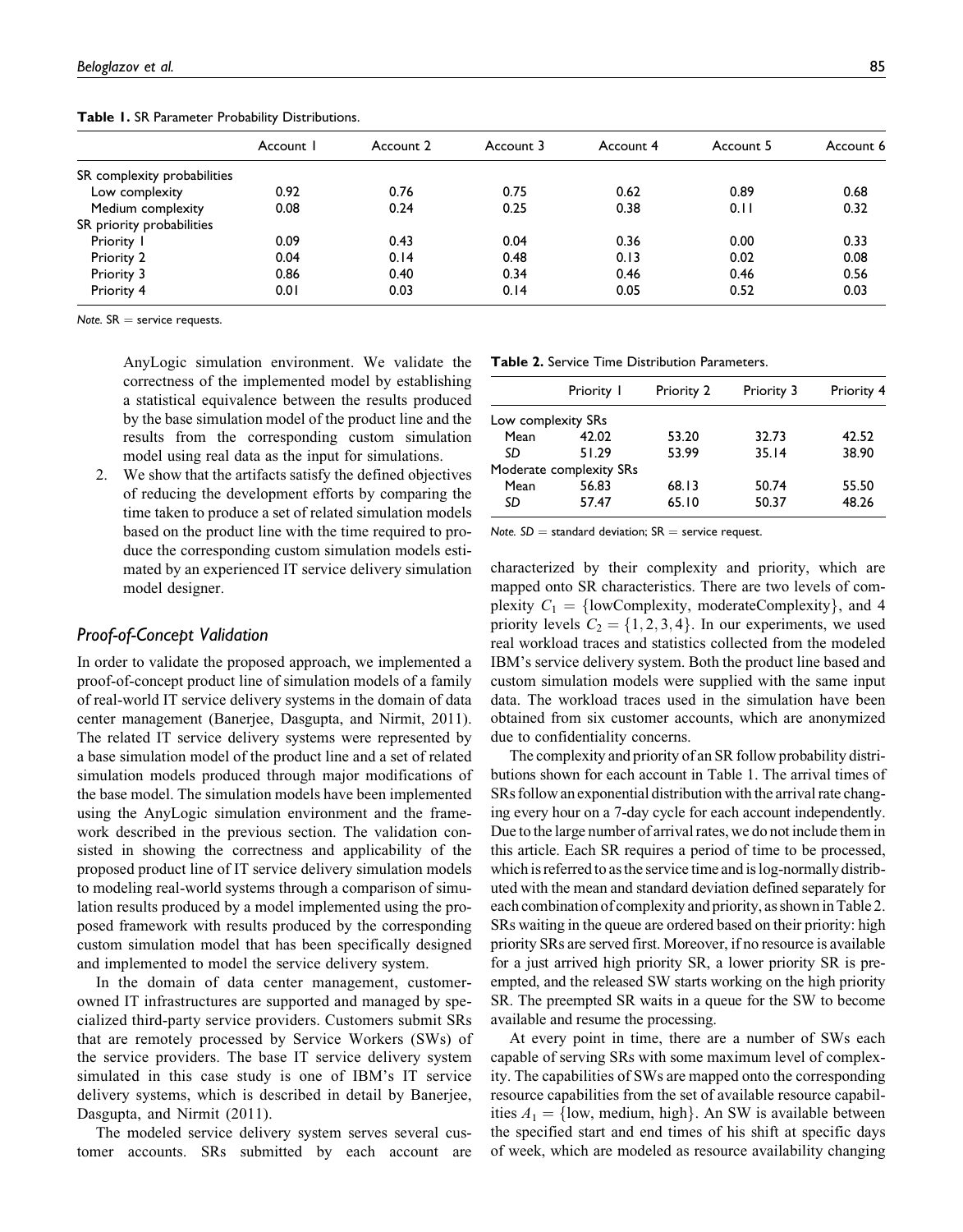depending on the time of the day and day of the week. Normally, a highly skilled SW works on SRs with the maximum complexity, which the SW is capable of serving. There is a policy, referred to as the swing policy, according to which highly skilled SWs start working on SRs with a lower complexity when a specified threshold on the number of pending SRs with the lower complexity is exceeded. For the purposes of this case study, a pull-based dispatching policy was applied (Banerjee, Dasgupta, and Nirmit, 2011). According to this policy, an SW that becomes available fetches the next SR from the global prioritized queue of SRs.

The metric of interest in this case study is the response time. The response time is the time period from the moment when an SR enters the system to the moment when its processing is completed and it exits the system. We focus on this metric, as it describes the overall system operation encompassing the dispatching of SRs, resource allocation, preemption, and so on. We aim to obtain a nonstatistically significant difference in the response times produced by the model implemented using the proposed approach and the custom model.

We conducted a set of  $t$ -tests to compare the response times obtained from the two simulation models for all combinations of accounts, complexity, and priority. The resulting  $p$  values are listed in Table 3. All the *t*-tests resulted in *p* values  $> .05$ , which means that there are no statistically significant differences in the response times produced by the models. Therefore, we accept the null hypothesis that there is no difference in the response time produced by the two simulation models. This fact demonstrates the correctness of the proof-of-concept simulation model implemented based on the proposed framework and product line of IT service delivery simulation models.

#### Comparison of Design and Development Time

In order to evaluate the productivity gains brought by the proposed approach, we implemented three major modifications in the initial service delivery simulation model described in the previous section to produce three new models with similar but different functionality. The aim of this experiment is to evaluate the time taken to implement new but related models compared with implementing the corresponding modifications in the custom simulation model. The first modification was the implementation of a push-based dispatching policy, in which the dispatcher assigns SRs to SWs as soon as they arrive (Banerjee, Dasgupta, and Nirmit, 2011). Each SW maintains his own queue of pending SRs prioritized by the deadline. If the shift of an SW ends before all of his SRs have been processed, the remaining SRs are reinserted into the dispatcher's queue. This dispatching policy supports preemption: Each SW maintains his own queue of preempted SRs waiting for the SW to become available and resume the processing.

The second modification was the implementation of the swing policy similarly to the original model, but in addition to assigning low complexity SRs to medium skill SWs, moderate complexity SRs are assigned to high skill SWs. The third modification was the implementation of rest breaks during the

Table 3.  $p$  Values From the Conducted t-Tests for Comparing the Response Times Produced by the Simulation Models.

|                         | Priority I | Priority 2 | Priority 3 | <b>Priority 4</b> |
|-------------------------|------------|------------|------------|-------------------|
| Low complexity SRs      |            |            |            |                   |
| Account 1               | 0.948      | 0.870      | 0.194      | 0.627             |
| Account 2               | 1.000      | 0.206      | 0.222      | 0.064             |
| Account 3               | 0.982      | 0.806      | 0.964      | 0.991             |
| Account 4               | 0.921      | 0.655      | 0.601      | 0.578             |
| Account 5               | 0.993      | 0.845      | 0.923      | 0.875             |
| Account 6               |            | 0.990      | 0.797      | 0.084             |
| Moderate complexity SRs |            |            |            |                   |
| Account 1               | 0.855      | 0.786      | 0.383      | 0.893             |
| Account 2               | 0.886      | 0.589      | 0.518      | 0.240             |
| Account 3               | 0.869      | 0.965      | 0.983      | 0.432             |
| Account 4               | 0.513      | 0.831      | 0.701      | 0.777             |
| Account 5               | 0.729      | 0.841      | 0.902      | 0.924             |
| Account 6               |            | 0.850      | 0.476      | 0.793             |

Note.  $SR =$  service requests.

Table 4. Design and Development Time Comparison.

| Modification        | <b>Product Line</b> | <b>Custom Model</b> |
|---------------------|---------------------|---------------------|
| Push-based dispatch | 5 hours             | 40 hours            |
| High-medium swing   | 2 hours             | 12 hours            |
| Rest breaks of SWs  | 3 hours             | 15 hours            |

 $Note. SWs = Service Workers.$ 

shifts of SWs. Each SW can take three rest breaks during his shift, where the total duration of breaks is calculated from the specified efficiency parameter of SWs. The duration of each of the three breaks is calculated according to the 1:4:1 proportions, respectively. A break is scheduled randomly during every one third of the shift. SWs cannot accept new SRs during their breaks. If an SR is currently being served, its processing is suspended at the beginning of the SW's break and resumed at the end of the break.

The development time taken for the implementation of the described modifications along with time estimates for the corresponding custom model modifications suggested by an experienced model designer are shown in Table 4. The results indicate that for these particular modifications, the application of the proposed framework and product line of IT service delivery simulation models has led to 5–8 times reductions in the development time compared with the time required to implement these modifications in the custom simulation model. This is explained by the fact that in contrast to the custom model, the proposed model takes advantage of the standard architecture provided by the product line of IT service delivery simulation models, its flexibility and extensibility leading to significant productivity gains, while providing correct simulation results as demonstrated by our case study presented in the previous section.

#### **Discussion**

Hevner et al. (2004) argue that design science research must be presented both to technology-oriented and managementoriented audiences. Due to the confined space, the current article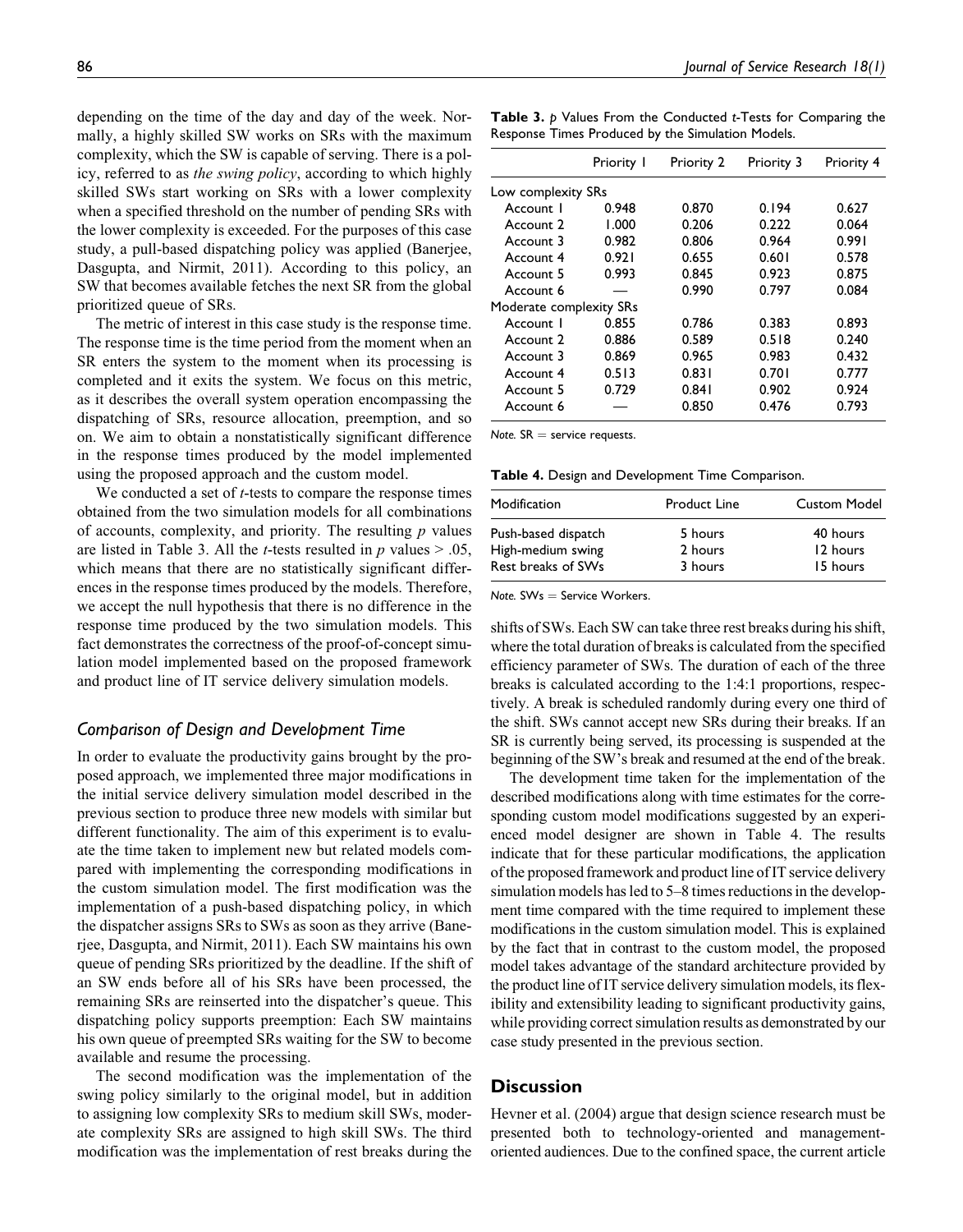focuses on the technological component of the communication to provide sufficient details enabling the implementation of the proposed artifacts. This is important to allow organizations and practitioners to take advantage of the benefits provided by the artifacts. This section is tailored to managerial audiences and clarifies the implications of the proposed solutions and effective ways of applying the produced artifacts within organizations. In addition, following Gregor and Hevner (2013), contributions of this work to the existing literature in the area are discussed.

This article describes a methodology and tools for modeling and optimizing the operational aspects of service delivery systems. The artifacts are relevant to service managers and process engineers who need to improve the performance of a variety of similar but distinct service delivery processes. Simulation is an efficient approach to both evaluating service delivery systems during the design process, and optimizing existing service delivery systems by varying parameters of the service processes. However, the design and development of simulation models of service delivery systems is a resource and time consuming task requiring highly skilled specialists in process engineering.

The related literature explored design, modeling, simulation, and optimization of service delivery systems as discussed in the related work section. Many research efforts focused on the analysis and optimization of particular instances of service delivery systems, for example, Kennedy (1969), Zaki, Ahmed, Cheng, and Parker (1997), and Anerousis, Diao, and Heching (2011). This work extends the current body of knowledge in several ways. First of all, it distills the components of an IT service delivery system and their interactions, and mathematically formalizes the concepts of SR characteristics, resource capabilities, and dispatching and resource allocation processes, thereby building upon and extending the work of Maglio et al. (2006), Spohrer et al. (2007, 2008), and Banavar et al. (2010). This work contributes a methodology for developing product lines of simulation models based on the SPL approaches proposed by Gomaa (2004) and Pohl, Böckle, and Linden (2005). It also demonstrates the application of the methodology to the design and development of a product line of IT service delivery simulation models. Finally, it presents a proof-of-concept instantiation of the product line utilizing the AnyLogic simulation environment (Borshchev and Filippov 2004), which validates and showcases the proposed approach.

The proposed approach is general in a sense that it can be applied to creating families of simulation models of IT service delivery systems and managing their variability in an efficient way. Instead of developing a special simulation model for each service delivery system, model designers can now develop a product line of domain-specific IT service delivery simulation models. Then, to instantiate a simulation model of a concrete IT service delivery system, they can specialize the developed product line by specifying the required features, parameters, and components at the predefined variation points. The product line development methodology enables flexibility of the approach by efficiently managing extensions of existing components and additions of new components and variation points.

In addition to increasing the productivity of model designers by enabling the reuse of both architectural and implementation artifacts across the multiple models, the approach allows the optimization of IT service delivery systems through the application of various optimization techniques, such as metaheuristics. The potential implications of the application of the proposed approach within an organization are quicker responses to changes in the business environment, more information to assist in managerial decisions, and reduced workload on the process reengineering specialists.

## Conclusions and Future Directions

This work applies the design science research methodology to address the problem of excessive manual work and low reuse of design and implementation assets in the development of IT service delivery simulation models in IBM's global service optimization team. We have applied an adapted SPL methodology to design and develop a model of a product line of IT service delivery simulation models. We based the proposed model on the formal model of service delivery systems introduced by Banavar et al. (2010).

We have implemented a proof-of-concept instantiation of the proposed product line model for a set of IBM's related IT service delivery systems as a Java framework in the AnyLogic simulation environment, which has been used to validate and evaluate the proposed approach. The results of the simulation experiments have shown that the model implemented based on the product line produces correct results, while due to the reuse capabilities and extensibility provided by the product line reducing the design and development time required for producing new but related simulation models by 5–8 times compared with developing the corresponding custom simulation models.

In summary, this work makes the following contributions: (1) a workflow model of an IT service delivery system and formal definitions of SR characteristics, resource capabilities, and dispatching and resource allocation processes; (2) a methodology for building product lines of simulation models adapted from a combination of the SPL approaches proposed by Gomaa  $(2004)$  and Pohl, Böckle, and Linden  $(2005)$ ;  $(3)$  a product line of IT service delivery simulation models designed by following the proposed methodology; and (4) a proof-of-concept instantiation of the product line for a set of related IT service delivery systems.

An important future research direction is further mathematical formalization and analysis of the IT service delivery system model, which would provide more insights and improve our understanding of service delivery systems. Another interesting research direction is extension of the proposed model to accommodate a more general class of service delivery systems spanning other domains, such as public service delivery. A product line of service delivery simulation models following such a generic model could be applied to a wide variety of service delivery systems. An expanded application area would lead to the creation of multiple variants of system components that can be efficiently managed using the techniques of the product line development methodology.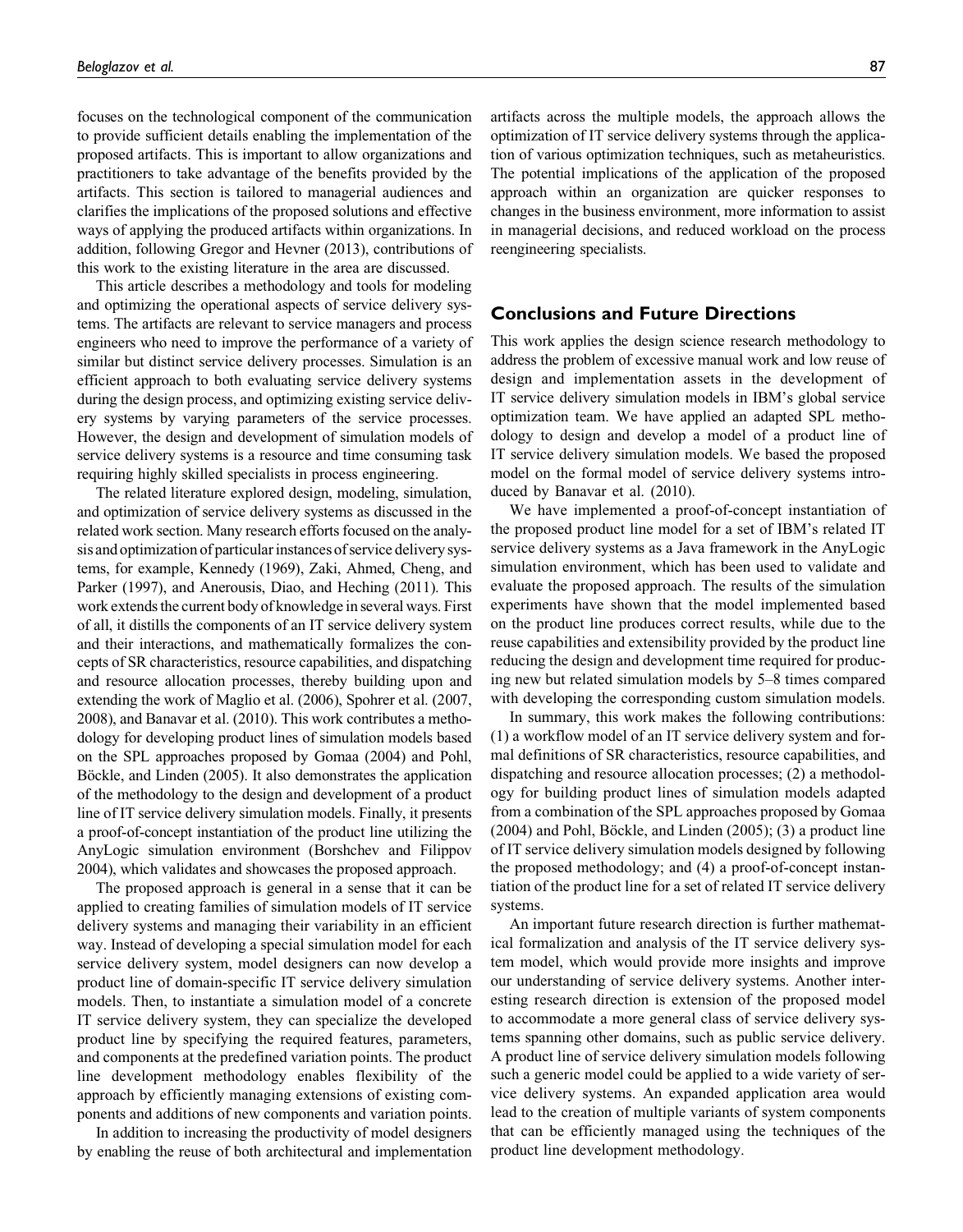### Acknowledgment

The authors would like to thank Julia Rubin (IBM Research, Haifa, Israil) and the anonymous reviewers for their constructive comments and suggestions on enhancing the article.

#### Declaration of Conflicting Interests

The author(s) declared no potential conflicts of interest with respect to the research, authorship, and/or publication of this article.

### Funding

The author(s) received no financial support for the research, authorship, and/or publication of this article.

#### **Note**

1. Extra materials. [http://github.com/beloglazov/jsr-2014.](http://github.com/beloglazov/jsr-2014)

#### **References**

- Alter, Steven (2010), ''Service System Fundamentals: Work System, Value Chain, and Life Cycle,'' IBM Systems Journal, 47 (1), 71-85.
- Anerousis, Nikos, Yixin Diao, and Aliza Heching (2011), ''The Cost of Service Quality in IT Outsourcing,'' in Proceedings of the 2011 IFIP/IEEE International Symposium on Integrated Network Management (IM), Dublin, Ireland 773-784.
- Banavar, Guruduth, Alan Hartman, Lakshmish Ramaswamy, and Anatoly Zherebtsov (2010), ''A Formal Model of Service Delivery,'' in Handbook of Service Science, Paul P. Maglio, Cheryl A. Kieliszewski, and James C. Spohrer, eds. Service Science: Research and Innovations in the Service Economy, New York, NY, USA: Springer, 481-507.
- Banerjee, Dipyaman, Gargi Dasgupta, and Nirmit Desai (2011), ''Simulation-Based Evaluation of Dispatching Policies in Service Systems,'' in Proceedings of the 2011 Winter Simulation Conference, 779-791.
- Borshchev, Andrei and Alexei Filippov (2004), ''AnyLogic—Multi-Paradigm Simulation for Business, Engineering and Research,'' in Proceedings the 6th IIE Annual Simulation Solutions Conference, 1-17.
- Chesbrough, Henry and Jim Spohrer (2006), ''A Research Manifesto for Services Science,'' Communications of the ACM, 49 (7), 35-40.
- Clements, Paul and Linda Northrop (2001), Software Product Lines. Boston, MA, USA: Addison-Wesley.
- Dhanesha, Ketki A., Alan Hartman, and Anshu N. Jain (2009), ''A Model for Designing Generic Services," in Proceedings of the IEEE International Conference on Services Computing, 435-442.
- Diao, Yixin and Aliza Heching (2012), ''Closed Loop Performance Management for Service Delivery Systems," in Proceedings of the 2012 IEEE Network Operations and Management Symposium (NOMS), 61-69.
- Diao, Yixin, Aliza Heching, David Northcutt, and George Stark (2011), ''Modeling a Complex Global Service Delivery System,'' in Proceedings of the 2011 Winter Simulation Conference (WSC), 690-702.
- Gomaa, Hassan (2004), Designing Software Product Lines with UML: From Use Cases to Pattern-Based Software Architectures. Boston, MA, USA: Addison-Wesley.
- Gregor, Shirley and Alan R. Hevner (2013), ''Positioning and Presenting Design Science Research for Maximum Impact," MIS Quarterly, 37 (2), 337-356.
- Hevner, Alan R., Salvatore T. March, Jinsoo Park, and Sudha Ram (2004), ''Design Science in Information Systems Research,'' MIS Quarterly, 28 (1), 75-105.
- Kennedy, Fredric D. (1969), ''Development of Community Health Service System Simulation Model," IEEE Transactions on Systems Science and Cybernetics, 5 (3), 100-207.
- Klievink, Bram and Marijn Janssen (2009), "Improving Integrated Service Delivery: A Simulation Game," in Proceedings of the 10th Annual International Conference on Digital Government Research, 73-78.
- Maglio, Paul P., Savitha Srinivasan, Jeffrey T. Kreulen, and Jim Spohrer (2006), ''Service Systems, Service Scientists, SSME, and Innovation,'' Communications of the ACM, 49 (7), 81-85.
- Peffers, Ken, Tuure Tuunanen, Marcus A. Rothenberger, and Samir Chatterjee (2007), ''A Design Science Research Methodology for Information Systems Research,'' Journal of Management Information Systems, 24 (3), 45-77.
- Pohl, Klaus, Günter Böckle, and Frank van der Linden (2005), Software Product Line Engineering: Foundations, Principles, and Techniques. New York, NY: Springer-Verlag.
- Prashanth, Lakshmanrao A., Horabailu L. Prasad, Nirmit Desai, Shalabh Bhatnagar, and Gargi Dasgupta (2011), ''Stochastic Optimization for Adaptive Labor Staffing in Service Systems,'' in Proceedings of 9th International Conference on Service Oriented Computing (ICSOC), 487-494.
- Rohleder, Thomas R., Diane P. Bischak, and Leland B. Baskin (2007), ''Modeling Patient Service Centers with Simulation and System Dynamics,'' Health Care Management Science, 10 (1), 1-12.
- Sarjoughian, Hessam, Sungung Kim, Muthukumar Ramaswamy, and Stephen Yau (2008), ''A Simulation Framework for Service-Oriented Computing Systems,'' in Proceedings of the Winter Simulation Conference, [845-853.](845-853)
- Spohrer, Jim, Paul P. Maglio, John Bailey, and Daniel Gruhl (2007), "Steps Toward a Science of Service Systems," The Computer Journal, 40 (1), 71-77.
- Spohrer, Jim, Stephen L. Vargo, Nathan Caswell, and Paul P. Maglio (2008), ''The Service System is the Basic Abstraction of Service Science," in Proceedings of the 41st Annual Hawaii International Conference on System Sciences, 104-113.
- Telecom Regulatory Authority of India (2013), ''Information Note to the Press,'' Press Release No. 92, Telecom Regulatory Authority of India, New Delhi.
- Vemuri, Seshagiri Rao (1982), ''A Simulation Based Methodology for Modeling a University Research Support Service System,'' Socio-Economic Planning Sciences, 16 (3), 107-120.
- Walls, Joseph G., George R. Widmeyer, and Omar A. El Sawy (1992), ''Building an Information System Design Theory for Vigilant EIS,'' Information systems research, 3 (1), 36-59.
- Zaki, Ahmed S., Hsing Kenneth Cheng, and Barnett R. Parker (1997), ''A Simulation Model for the Analysis and Management of an Emergency Service System," Socio-Economic Planning Sciences, 31(3), 173-189.
- Zhang, Liang-Jie (2008), ''EIC Editorial: Introduction to the Body of Knowledge Areas of Services Computing,'' IEEE Transactions on Services Computing, 1 (2), 62-74.